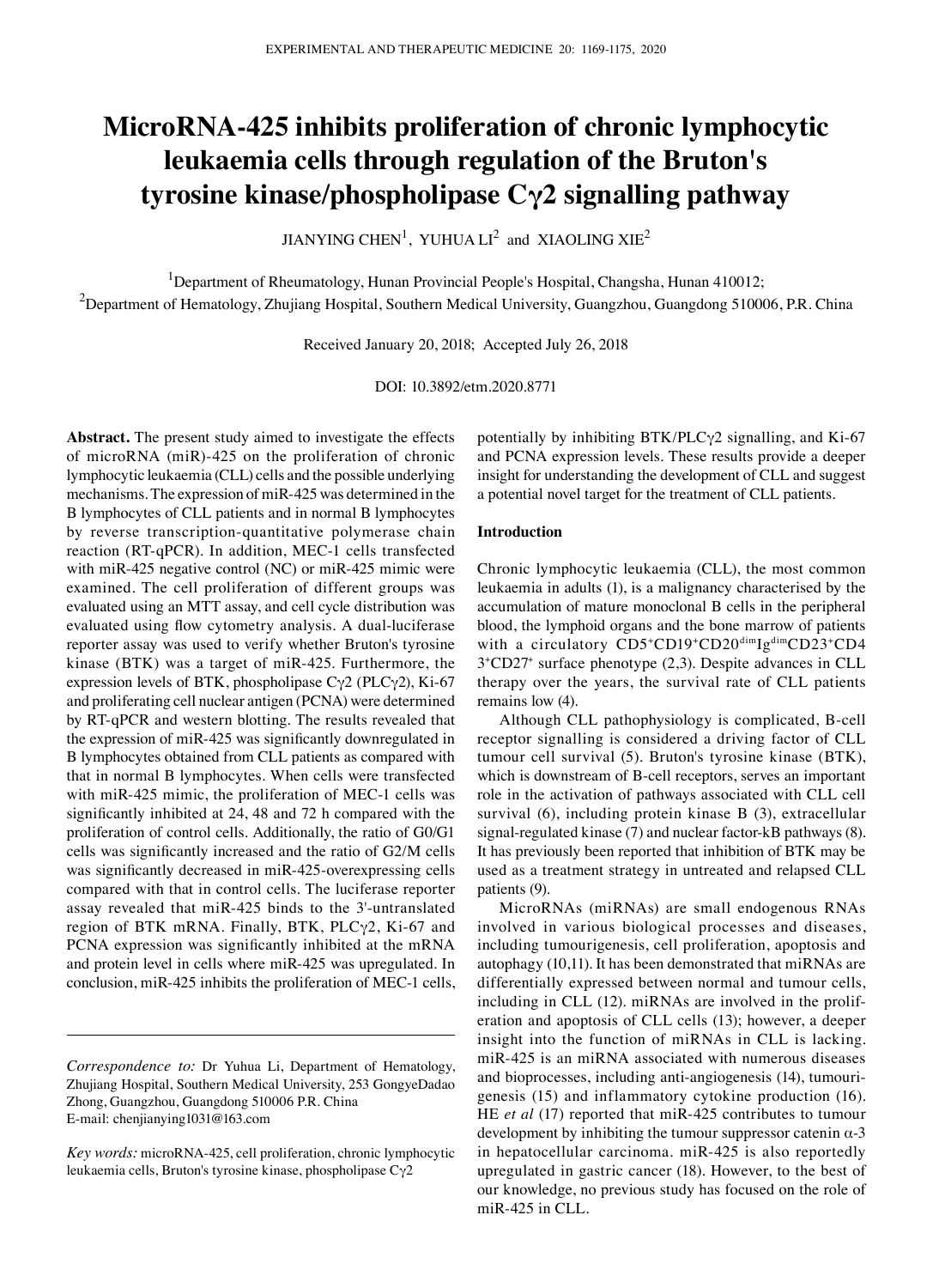In the present study, the effect of miR-425 on the proliferation of CLL cells and the possible mechanism whereby this regulation occurs were assessed, identifying the BTK/phospholipase  $C\gamma$ 2 (PLC $\gamma$ 2) signalling pathway. The current study provides a deeper insight for understanding the development of CLL and identifies a novel potential therapeutic target for CLL patients.

# **Materials and methods**

*Clinical samples and cell culture.* Normal and CLL B lymphocytes were isolated from peripheral blood collected from 15 healthy individuals and 15 CLL patients, respectively, using the MagCellect Human B Cell Isolation kit (cat. no. MAGH103; R&D Systems) as described previously (19). In addition, the CLL cell line MEC-1 was purchased from ATCC (Manassas, VA, USA), and cells were maintained in RPMI 1640 medium (Gibco; Thermo Fisher Scientific, Inc., Waltham, MA, USA) supplemented with 10% foetal bovine serum (FBS) under  $37^{\circ}$ C and  $5\%$  CO<sub>2</sub>. The present study was approved by the Ethics Committee of Hunan Provincial People's Hospital (Changsha, China). Informed consent was obtained from participants.

*Cell transfection.* The miR-425 negative control and miR-425 mimic were purchased from RiboBio Co., Ltd. (Guangzhou, China). In addition, a recombinant plasmid was used to overexpress BTK in MEC‑1 cells. Briefly, the BTK promoter was cloned and inserted into the pcDNA3.1 vector (Sigma-Aldrich; Merck KGaA, Darmstadt, Germany) to form pcDNA3.1-BTK. MEC‑1 cells were cultured to 30‑50% confluence in 96‑well plates and transfected with miR-425 mimic, pcDNA3.1-BTK or pcDNA3.1-negative control (NC; 50 nmol/l). Samples were also co-transfected with miR-425 mimic and pcDNA3.1-BTK (50 nmol/l for each) using Lipofectamine® 2000 (Invitrogen; Thermo Fisher Scientific, Inc.) in serum‑free Opti‑Minimum Essential Medium (Gibco; Thermo Fisher Scientific, Inc.), according to the manufacturer's protocol.

*MTT assay.* Cells were inoculated into 96-well plates at a density of 1x103 cells/well and incubated for 24, 48 or 72 h. An MTT assay was then performed to evaluate cell viability at 24, 48 and 72 h after transfection, as described previously (20). Briefly, 25 ml MTT solution (5 mg/ml) was added to each well and incubated at 37˚C for 4 h. Following centrifugation at a speed of 1,200 x g for 5 min at room temperature, the supernatant was then replaced with 180 ml dimethyl sulfoxide, and absorbance at 490 nm was evaluated using a Synergy-HT Multi-Detection microplate reader (Bio-Tek Instruments, Inc., Winooski, VT, USA).

*Cell cycle measurements.* Cell cycle distribution was evaluated using flow cytometry analysis, as described previously (21). Briefly, cells in different groups were harvested by trypsinization, washed twice with ice cold PBS and then fixed with 70% ethanol overnight at  $4^{\circ}$ C. Next, cells were resuspended in 100  $\mu$ l PBS containing a final concentration of 50  $\mu$ g/ml RNase A for 30 min at room temperature. Propidium iodide from the FITC Annexin V kit (BD Biosciences, San Jose, CA, USA) was used to stain the cells at a concentration of 20  $\mu$ g/ml for 20 min. A flow cytometer (BD-LSR; BD Biosciences) was used to detect the DNA content, while the cell cycle distribution was analysed using the Cell Quest software, version 5.1 (BD Biosciences).

*Reverse transcription‑quantitative polymerase chain reaction (RT‑qPCR).* Total RNA was extracted from the B lymphocytes or MEC-1 cells using TRIzol reagent (Invitrogen; Thermo Fisher Scientific, Inc.) and RNA concentration was determined using a NanoDrop ND-1000 spectrophotometer (NanoDrop Technologies; Thermo Fisher Scientific, Inc., Wilmington, DE, USA). A High Capacity cDNA Reverse Transcription kit (Applied Biosystems; Thermo Fisher Scientific, Inc.) was then used to convert RNA into cDNA. qPCR reactions were performed using SYBR Green Master Mix (Solarbio Science & Technology Co., Ltd., Beijing, China) in an Exicycler™ 96 (Bioneer Corporation, Daejeon, Korea). The thermocycling conditions were as follows: Initial activation at 95˚C for 15 min, followed by 40 cycles of denaturation at 94˚C for 15 sec, annealing at 55˚C for 30 sec and extension at 72˚C for 30 sec. The Primers utilized for the reverse transcription of mature miR-425-5p and U6 were as follows: hsa-miR-425-5p stem-loop RT primer, 5'-CTCAACTGGTGTCGTGGAGTC GGCAATTCAGTTGAGTCAACGGG-3'; U6-RT, 5'-CAA CTGGTGTCGTGGAGTCGGC-3'. The primers utilized in PCR were as follows: miR-425-5p forward, 5'-ACACTCCAG CTGGGAATGACACGATCACTCC-3' and reverse, 5'-TGG TGTCGTGGAGTCG-3'; BTK forward, 5'-GAGAAGCTG GTGCAGTTGTAT-3', and reverse, 5'-GGCCGAAATCAG ATACTTTAAC-3'; PLCγ2 forward, 5'-GCTGCTTCACCA TCCTATATG-3', and reverse 5'-GGAACTTGGCACTGC TCACT-3'; Ki-67 forward, 5'-GAGAATCTGTGAATCTGG GTAA-3', and reverse, 5'-CAGGCTTGCTGAGGGAAT-3'; proliferating cell nuclear antigen (PCNA) forward, 5'-ACT CGTCTCATGTCTCCTTG-3', and reverse, 5'-TCATTCATC TCTATGGCAACAG-3'; GAPDH forward, 5'-CACCCACTC CTCCACCTTTG-3', and reverse, 5'-CCACCACCCTGT TGCTGTAG-3'. The relative RNA levels were calculated by the  $2^{-\Delta\Delta Cq}$  method (22). U6 and GAPDH were utilized as an internal control.

*Plasmid construction and dual‑luciferase reporter assay.* The predicted binding of BTK and miR-425 was obtained via bioinformatic prediction using targetscan 5.1 software (http://www. targetscan.org; Whitehead Institute for Biomedical Research, Cambridge, MA, USA). Wild-type (WT) constructs of the BTK 3'-untranslated region (3'-UTR) contained the predicted miR-425 binding region. Mutant (MUT) constructs of BTK 3'-UTR lacked the predicted miR-425 responsive element. Each were inserted downstream of the firefly luciferase gene in the pmiR-REPORT™ plasmid (Guangzhou RiboBio Co., Ltd., Guangzhou, China). MEC-1 cells were co-transfected with the luciferase reporter plasmids and miR-425 mimics/miR-425-NC. Following transfection for 48 h, luciferase activity was measured by a Dual-Luciferase Reporter System (Promega Corporation, Madison, WI, USA) using an Centro LB 960 microplate luminometer (Berthold Technologies, Bad Wildbad, Germany). All reactions were repeated in triplicate for at least three independent experiments.

*Western blotting.* Western blotting was used to test the protein expression levels of BTK,  $PLC\gamma2$ , Ki-67 and PCNA,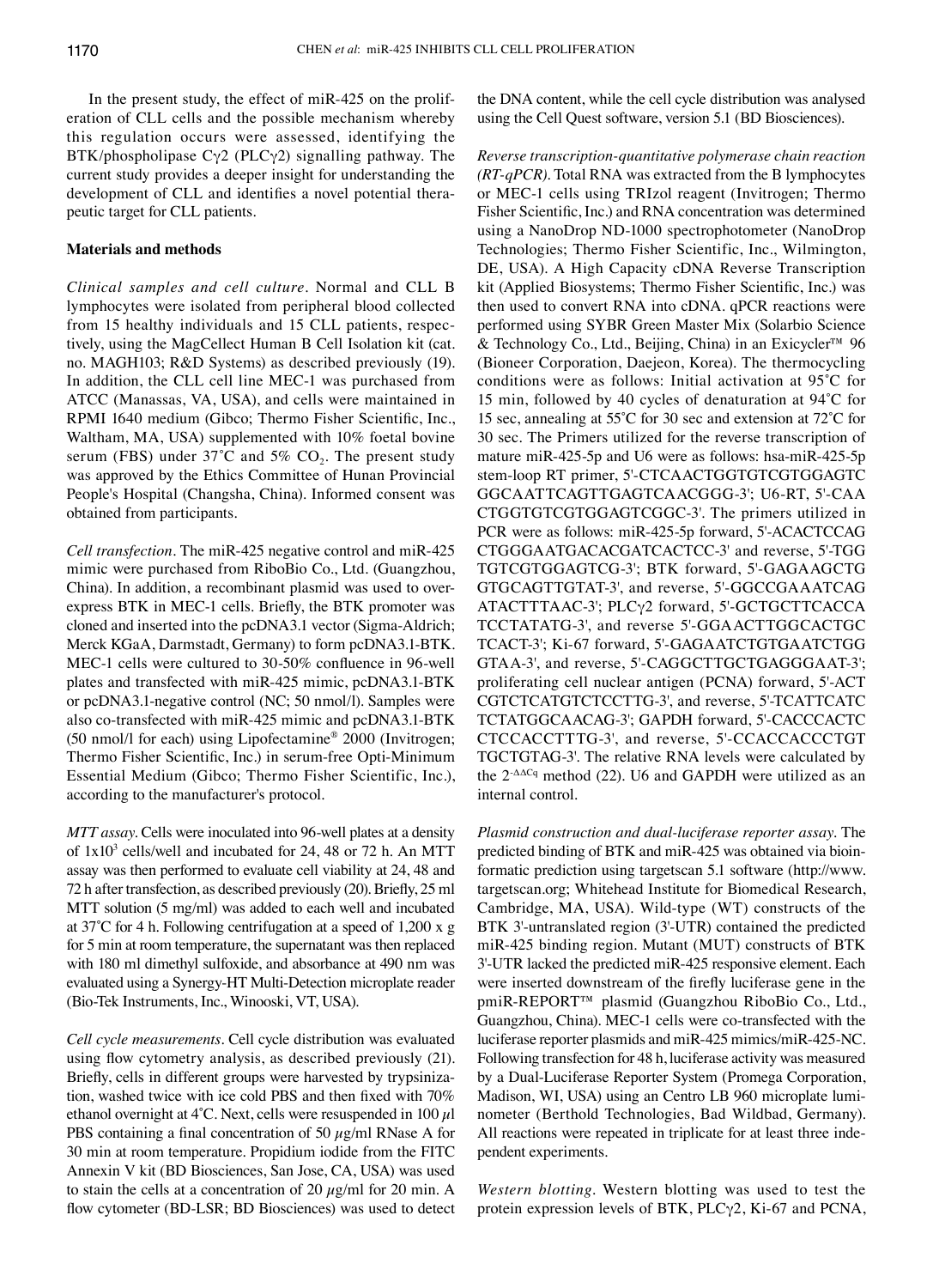

Figure 1. miR‑425 is significantly downregulated in B lymphocytes of CLL patients compared with its expression in normal B lymphocytes. (A) Purity of B lymphocyte cultures was assessed by flow cytometry. (B) Expression of miR‑425 in the B lymphocytes of CLL patients and normal B lymphocytes, determined by reverse transcription-quantitative polymerase chain reaction. All experiments were conducted in triplicate. \*\*P<0.01 vs. normal group. miR, microRNA; CLL, Chronic lymphocytic leukaemia.

with β-actin used as a loading control. Briefly, protein was extracted from MEC-1 cells using radioimmunoprecipitation assay buffer (Vazyme, Piscataway, NJ, USA). Protein was quantitated using a protein assay reagent Colorimetric assay kit (cat. no. 5000002) from Bio-Rad (Hercules, CA, USA). Samples were then subjected to 10% SDS-PAGE and then transferred to polyvinylidene difluoride membranes. Following blocking with 5% non-fat milk at room temperature for 1 h, membranes were incubated with the following primary antibodies (all purchased from Abcam, Cambridge, UK) at 4˚C overnight: Anti-BTK (cat. no. ab137503; 1:1,000), anti-PLCγ2 (cat. no. ab227129; 1:500), anti-Ki67 (cat. no. ab16667; 1:500), anti-PCNA antibodies (cat. no. ab29; 1:1,000) and β-actin (cat. no. ab8226; 1:1,000). Next, membranes were incubated with a horseradish peroxidase-conjugated anti-rabbit (ab6721) or anti‑mouse (ab6785) immunoglobulin G secondary antibody (Abcam) at 37˚C for 45 min. Films were scanned using Super Signal West Pico Chemiluminescent Substrate kit (Pierce; Thermo Fisher Scientific, Inc., Waltham, MA, USA) according to the manufacturer's protocol. Relative protein expression was quantified using Image‑Pro Plus software (version 6.0; Media Cybernetics, Inc., Rockville, MD, USA).

*Statistical analysis.* Data are expressed as the mean ± standard deviation. Comparisons between two groups were performed using Student's t-test. Comparisons among three or more groups were conducted using one-way analysis of variance with Tukey's post-hoc test. The results were considered to be statistically significant when the P-value was <0.05. All calculations were performed using SPSS software (version 18.0; SPSS, Inc., Chicago, IL, USA).

# **Results**

*Downregulation of miR‑425 in B lymphocytes of CLL patients.* Initially, the expression of miR-425 was compared between the B lymphocytes of CLL patients and normal B lymphocytes using RT-qPCR. The B lymphocytes were isolated from peripheral blood collected from healthy individuals and CLL patients, and the purity was >95%, as indicated in Fig. 1A. As shown in Fig. 1B, the expression of miR‑425 was significantly downregulated in the B lymphocytes of CLL patients compared with that in normal B lymphocytes (P<0.05).

*Upregulation of miR‑425 inhibits the proliferation of MEC-1 cells*. To further investigate the effects of miR-425 on CLL cells, an miR-425 mimic was used to transfect the CLL cell line MEC-1, and its effect on cell proliferation was subsequently investigated. As shown in Fig. 2A, transfection with the miR-425 mimic significantly enhanced the expression of miR-425, as expected, compared with that in the control groups  $(P<0.05)$ . Furthermore, when miR-425 was upregulated, the proliferation of MEC-1 cells was significantly inhibited at 24, 48 and 72 h compared with the proliferation of control cells (P<0.05; Fig. 2B). Next, the effect of miR-425 on cell cycle distribution in MEC-1 cells was evaluated by flow cytometry analysis. The results demonstrated that the ratio of G0/G1 cells was significantly increased in miR-425-overexpressing cells, while the ratio of G2/M cells was significantly decreased, compared with that in the controls (P<0.05; Fig. 2C). These results indicate that overexpression of miR‑425 significantly inhibits the proliferation of MEC-1 cells.

*BTK expression is regulated by miR‑425.* As reported in a previous study (23), miR-425 may target the BTK gene. In the present study, a dual-luciferase reporter assay was used to confirm whether BTK was a target of miR‑425. As presented in Fig. 3A and B, luciferase activity significantly decreased when cells were transfected with miR-425 mimics of WT BTK 3'‑UTR vectors, while no significant difference was identified in MUT BTK 3'-UTR. Next, the expression of BTK in cells transfected with miR-425 mimic and in control cells was measured. The results revealed that the expression of BTK was significantly inhibited at the mRNA and protein levels when miR-425 was upregulated by mimic transfection (Fig. 3C and D), indicating that the expression of BTK is negatively regulated by miR-425.

*miR‑425 inhibits the proliferation of MEC‑1 cells by regu‑ lating the BTK/PLCγ2 signalling pathway.* To investigate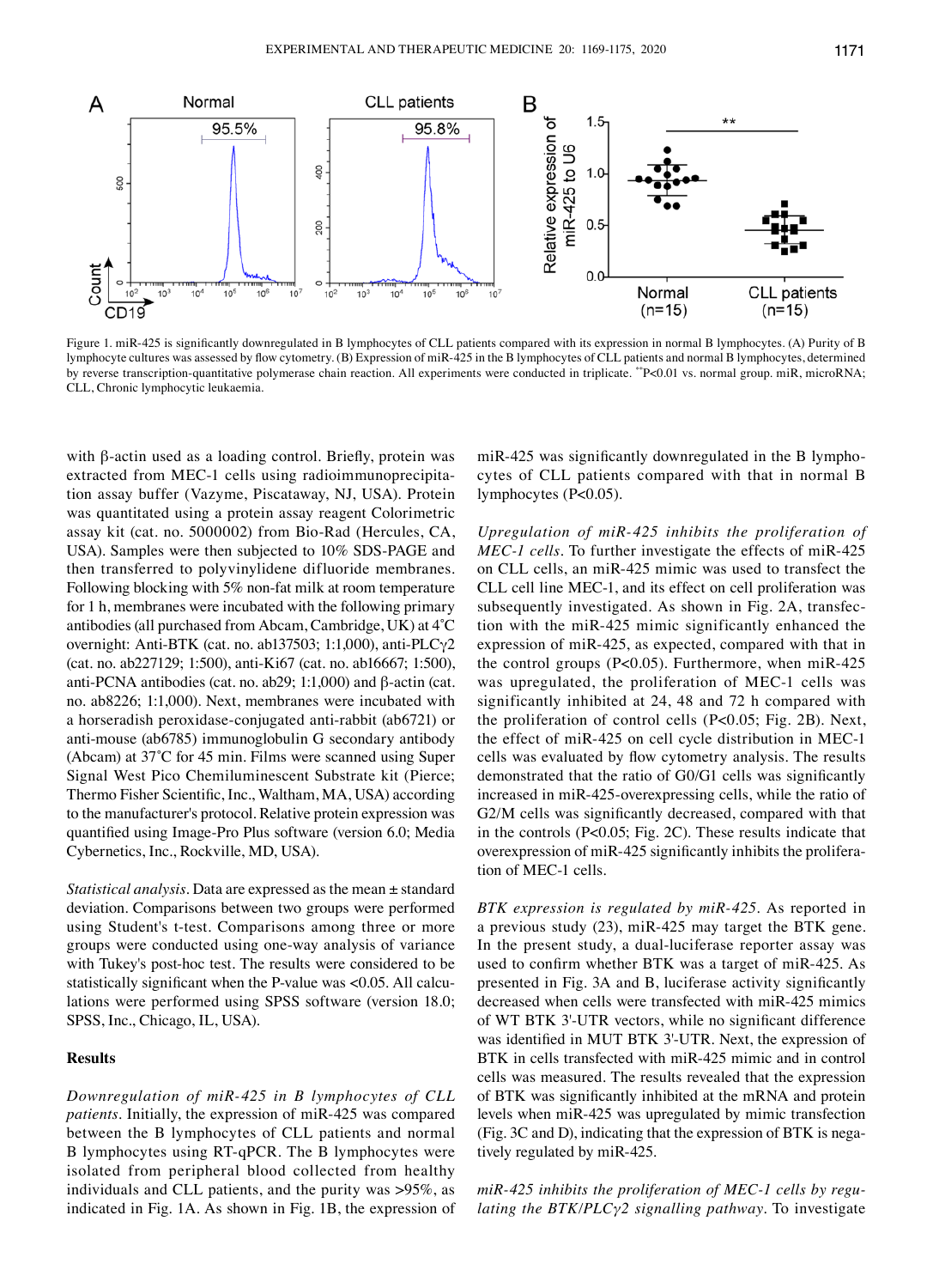

Figure 2. Upregulation of miR‑425 significantly inhibits the proliferation of MEC‑1 cells. (A) miR‑425 expression in cells transfected with miR‑425 mimic or NC, and untreated cells, examined by reverse transcription‑quantitative polymerase chain reaction at 48 h after transfection. (B) Proliferation of cells in different experimental groups examined by MTT assay at 24, 48 and 72 h after transfection. (C) Cell cycle distribution in different experimental groups, assessed by flow cytometry analysis. All experiments were conducted in triplicate. Statistical analysis was conducted using Student t-test for comparisons between two groups and analysis of variance for comparisons among three groups. "P<0.05 and ""P<0.01 vs. control and NC groups. miR, microRNA; NC, negative control.

the mechanisms underlying the inhibitory effect of miR-425 on the proliferation of MEC-1 cells, the expression levels of proteins associated with the BTK/PLCγ2 signalling pathway were measured by western blotting in different experimental groups. The results indicated that upregulation of miR‑425 significantly inhibited the expression levels of BTK and its downstream protein PLCγ2, as compared with the control treatment (P<0.05; Fig. 4A and B). The levels of the proliferation-associated proteins Ki-67 and PCNA were also downregulated in miR-425-overexpressing cells. Subsequently, BTK overexpression was conducted by plasmid transfection, and western blotting indicated that BTK protein level was successfully increased (Fig. 4C). An MTT assay was then used to assess whether BTK overexpression reduces the inhibition of cell proliferation in response to miR-425. As indicated in Fig. 4D, following 24 h culture, the optical density value was significantly higher in the miR-425 mimic + BTK-treated group at all

time points (24, 48 and 72 h), as compared with that in the group treated with miR-425 mimic alone, indicating that BTK overexpression partially rescued the inhibitory effect of miR-425 on cell proliferation. These results suggest that miR-425 regulates the BTK/PLC $\gamma$ 2 signalling pathway to further inhibit expression of Ki-67 and PCNA, inhibiting the proliferation of MEC-1 cells.

# **Discussion**

As the most common leukaemia in adults, CLL remains a worldwide health problem and accounts for  $\sim 30\%$  of all leukaemia cases in Western countries (24). Recently, Bottoni *et al* (23) demonstrated that BTK protein expression was targeted and reduced most strongly by miR-210 and miR-425 in CLL, and that miR-425 was expressed at lower levels in primary CLL samples in comparison with that in normal B cells. However, whether miR-425 affects CLL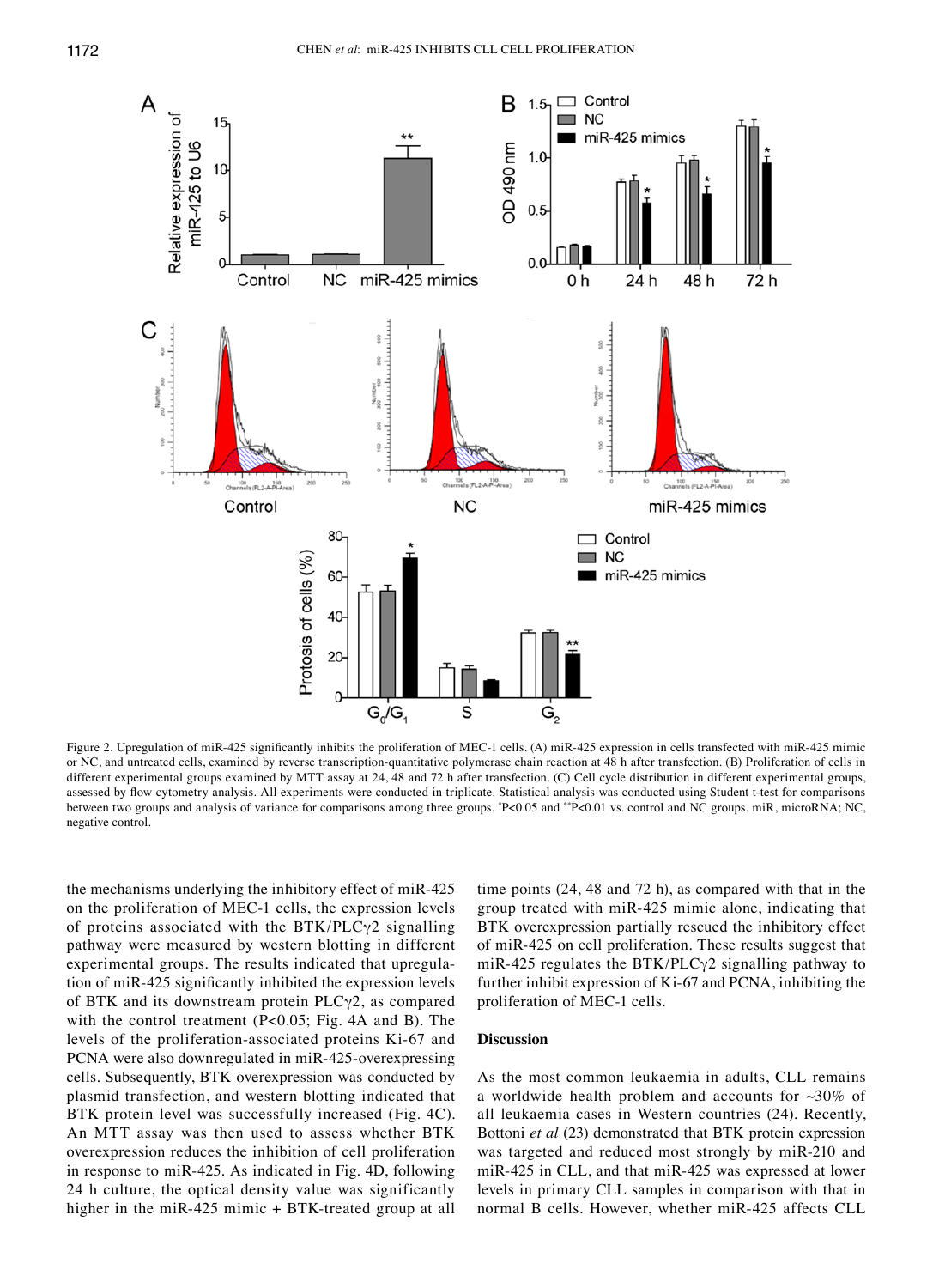

Figure 3. Expression of BTK is regulated by miR-425. (A) Binding mode for miR-425 and BTK. (B) Luciferase activity was measured by a dual-luciferase reporter assay. (C) Expression of BTK mRNA in cells transfected with miR-425 or NC, as determined by reverse transcription-quantitative polymerase chain reaction. (D) Expression of BTK protein in cells transfected with miR-425 or NC, measured by western blotting. All experiments were conducted in triplicate. Statistical analysis was conducted using Student t-test. \* P<0.05 vs. control and NC groups. miR, microRNA; BTK, Bruton's tyrosine kinase; WT, wild‑type; MUT, mutated; 3'-UTR, 3'-untranslated region; NC, negative control.



Figure 4. miR-425 inhibits the proliferation of MEC-1 cells through regulation of the BTK/PLCγ2 signalling pathway. (A) mRNA and (B) protein expression levels of BTK, PLCγ2, Ki-67 and PCNA in cells transfected with miR-425 or NC at 48 h after transfection, as detected by reverse transcription-quantitative polymerase chain reaction and western blotting, respectively. (C) BTK protein expression levels in cells transfected with pcDNA3.1-BTK or pcDNA3.1-NC, and control cells, detected by western blotting at 48 h after transfection. (D) Proliferation of cells in different experimental groups, determined by MTT assay at 24, 48 and 72 h after transfection. All experiments were conducted in triplicate. Statistical analysis was conducted using Student t-test for comparisons between two groups and analysis of variance for comparisons among three groups. "P<0.05 and ""P<0.01 vs. control/NC group; "P<0.05 and ""P<0.01. miR, microRNA; BTK, Bruton's tyrosine kinase; PLCγ2, phospholipase Cγ2; PCNA, proliferating cell nuclear antigen; NC, negative control.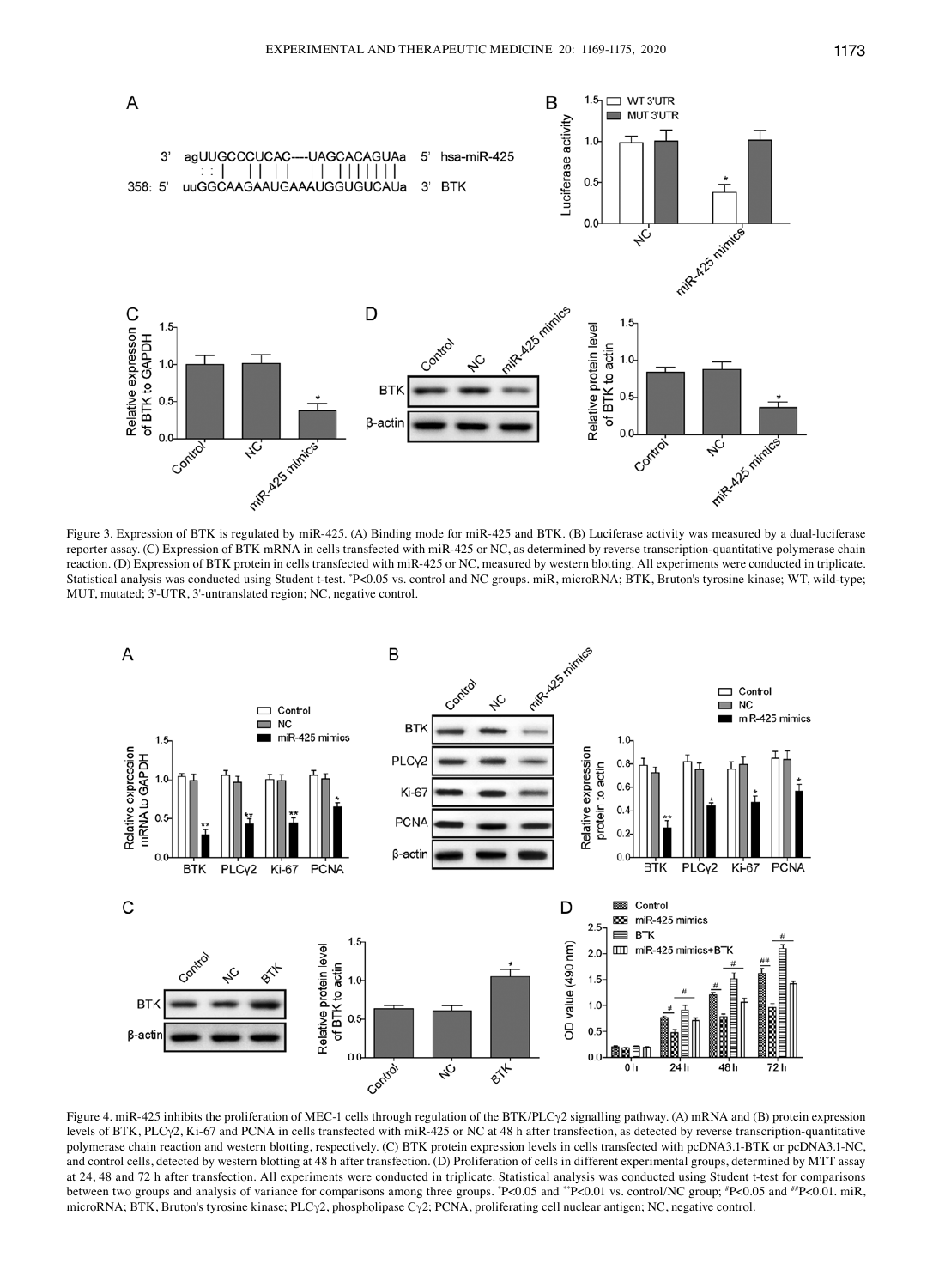development and the mechanisms of these effects remained unclear. In the present study, the data demonstrated that miR-425 inhibits the proliferation of CLL cells through regulation of the BTK/PLCγ2 signalling pathway. It was observed that miR-425 was significantly downregulated in the B lymphocytes of CLL patients as compared with its expression in normal B lymphocytes. Furthermore, overexpression of miR-425 significantly inhibited the proliferation of MEC-1 cells and altered the cell cycle distribution.

miR-425 is involved in the regulation of cell proliferation in various diseases. For instance, Ma *et al* (25) demonstrated that upregulation of miR-425 promotes the cell growth of gastric cancer cells by targeting phosphatase and tensin homolog (PTEN). Feng *et al* (26) reported that cell invasion and metastasis of hepatocellular carcinoma cells was promoted by miR-425-5p through suppressor of cancer cell invasion (SCAI)-mediated dysregulation of multiple signalling pathways. Di Leva *et al* (27) also demonstrated that *in vitro* and *in vivo* miR-425 expression reduced proliferation, and impaired tumourigenesis and metastasis in aggressive breast cancer cells. A recent study also revealed that miR-425-5p inhibits differentiation and proliferation in porcine intramuscular preadipocytes (28). In the present study, it was demonstrated that miR-425 inhibits the proliferation of MEC-1 cells, indicating that miR-425 serves an important role in the development of CLL, which is consistent with the results published by Bottoni *et al* (23).

To further investigate the mechanisms underlying the inhibitory effect of miR-425 on MEC-1 cells, a luciferase reporter assay was used to confirm that miR‑425 targeted BTK mRNA. In addition, the expression levels of BTK, PLCγ2, and the proliferation-associated proteins Ki-67 and PCNA were assessed by RT-qPCR and western blotting. The results displayed that miR‑425 upregulation significantly inhibited the expression of all the aforementioned proteins. BTK is considered crucial for CLL cell survival and functions as an activator of PLCγ2; therefore, it is proposed that miR-425 transfection inhibits the expression of PLCγ2 as a secondary effect of BTK loss. A study by Byrd *et al* (1) demonstrated that the BTK inhibitor ibrutinib was effective in relapsed CLL. Singh *et al* (3) also reported that inhibition of BTK or phosphoinositide 3-kinase resulted in reduced viability, proliferation and fibronectin‑dependent cell adhesion in CLL *in vitro* and *in vivo*. In the present study, miR-425 was found to inhibit the proliferation of MEC-1 cells, and it is propose that this effect was mediated through the inhibition of BTK/PLCγ2 signalling, and of Ki-67 and PCNA expression levels. Furthermore, the proliferation of MEC-1 cells was only partially rescued when BTK was overexpressed in cells transfected with miR-425 mimics, which indicated that other factors may be involved. Taken together, more targets of miR-425 may exist, including PTEN and SCAI, which may potentially affect CLL cell proliferation, warranting further investigation in future studies.

In conclusion, the present study investigated the effect of miR-425 on the proliferation of CLL cells and the possible mechanisms responsible for this regulation. The results demonstrated that miR-425 upregulation inhibited the proliferation of MEC-1 cells, and this effect appeared to be mediated through the inhibition of  $BTK/PLC\gamma2$  signalling, and of Ki-67 and PCNA expression levels. These results provide a deeper insight for understanding the development of CLL and reveal a potential novel target for the treatment of CLL patients.

## **Acknowledgements**

Not applicable.

#### **Funding**

The present study was supported by grants from Hunan Provincial Engineering Research Center of Traditional Chinese Medicine Technology for Anti-tumor [grant no. Xiangfagaigaoji (2015) 1085].

## **Availability of data and materials**

All data generated or analysed during this study are included in this published article.

### **Authors' contributions**

CY designed the current study, performed clinical experiments and edited and reviewed the manuscript. LH performed the experiments and acquired the data. XL analyzed the data and reviewed the manuscript. All authors approved the final version of the manuscript.

## **Ethics approval and consent to participate**

The present study was approved by the Ethics Committee of Hunan Provincial People's Hospital (Changsha, China).

#### **Patient consent for publication**

Informed consent was obtained from participants.

#### **Competing interests**

The authors declare that they have no competing interests**.**

#### **References**

- 1. Byrd JC, Furman RR, Coutre SE, Flinn IW, Burger JA, Blum KA, Grant B, Sharman JP, Coleman M, Wierda WG, *et al*: Targeting BTK with ibrutinib in relapsed chronic lymphocytic leukemia. N Engl J Med 369: 32-42, 2013.
- 2. Siegel R, DeSantis C, Virgo K, Stein K, Mariotto A, Smith T, Cooper D, Gansler T, Lerro C, Fedewa S, *et al*: Cancer treatment and survivorship statistics, 2012. CA Cancer J Clin 62: 220-241, 2012.
- 3. Singh SP, Pillai SY, de Bruijn MJW, Stadhouders R, Corneth OBJ, van den Ham HJ, Muggen A, van IJcken W, Slinger E, Kuil A, *et al*: Cell lines generated from a chronic lymphocytic leukemia mouse model exhibit constitutive Btk and Akt signaling. Oncotarget 8: 71981‑71995, 2017.
- 4. Gribben JG and O'Brien S: Update on therapy of chronic lymphocytic leukemia. J Clin Oncol 29: 544-550, 2011.
- 5. Seda V and Mraz M: B-cell receptor signalling and its crosstalk with other pathways in normal and malignant cells. Eur J Haematol 94: 193-205, 2015.
- 6. Liu Y, Dong Y, Jiang QL, Zhang B and Hu AM: Bruton's tyrosine kinase: Potential target in human multiple myeloma. Leuk Lymphoma 55: 177‑181, 2014.